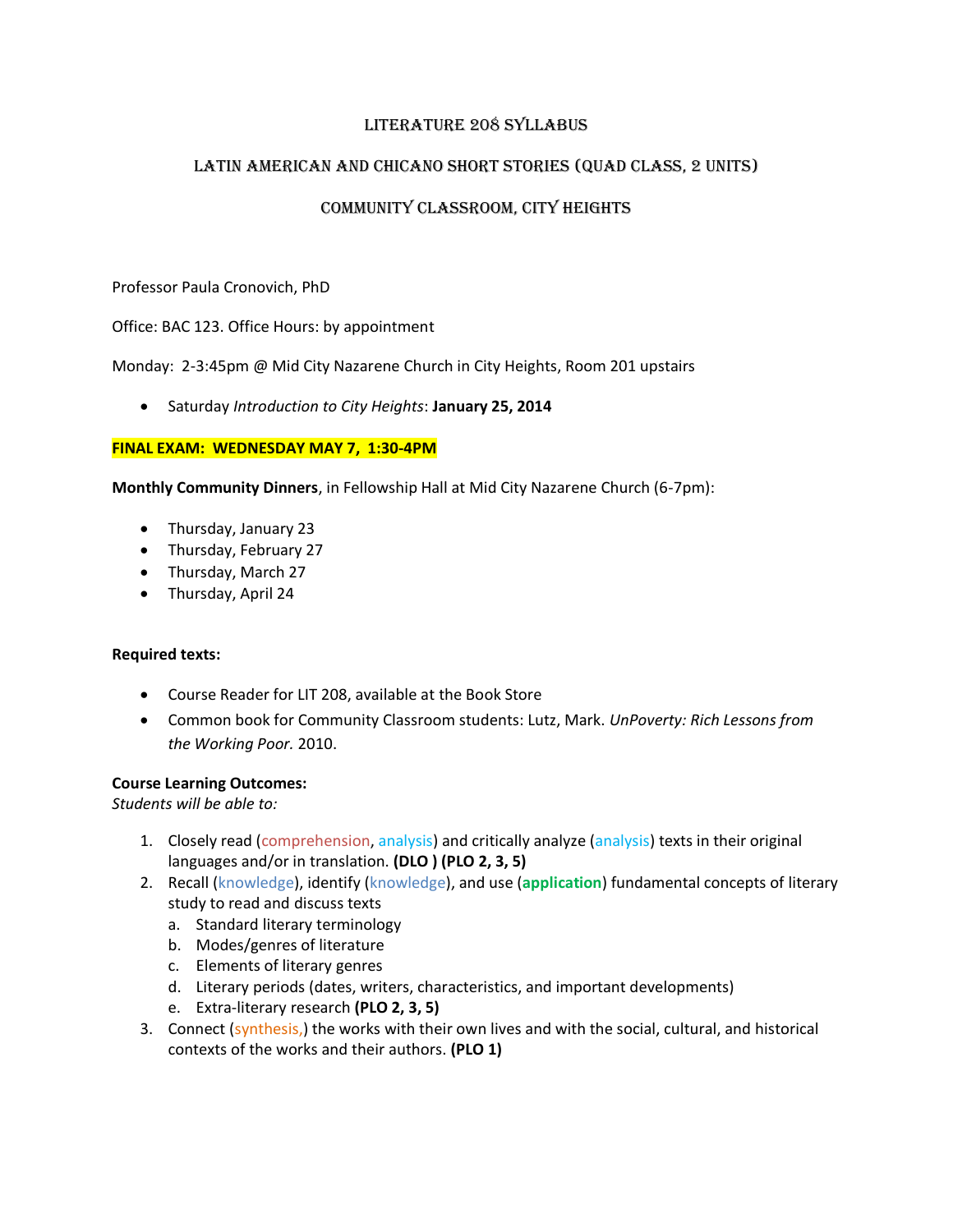## **COURSE SCHEDULE:**

| Week 1               | Introduction to the course                                                                                                |
|----------------------|---------------------------------------------------------------------------------------------------------------------------|
| Week 2               | About the Genre: "Decalogue of the Perfect Storyteller" Horacio Quiroga<br>"Beasts in Collusion"; "The Contract Laborers" |
| Week 3               | Quiroga, cont.<br>"A Workingman"; "The Exiles"                                                                            |
| Week 4               | Juan Rulfo<br>"They Gave us the Land"; "Talpa"; "The Burning Plain"; "No Dogs Bark"                                       |
| Week 5               | Jorge Luis Borges<br>"The Garden of Forking Paths"; "Death and the Compass"; "The South"                                  |
| Week 6               | Julio Cortázar<br>"House Taken Over"; "Letter to a Young Lady in Paris"; "Continuity of Parks"                            |
| Week 7               | <b>MIDTERM EXAM</b>                                                                                                       |
| Week 8               | Laura Restrepo<br>"The Scent of Invisible Roses"                                                                          |
| ----SPRING BREAK---- |                                                                                                                           |
| Week 9               | A Better Life (film)                                                                                                      |
| Week 10              | (5 PAGE PAPER DUE) Common book for Community Classroom: Mark Lutz.<br><b>UnPoverty</b>                                    |
| Week 11              | PBS Documentary: The Graduates, featuring Reality Changers                                                                |
| Week 12              | Mayra Santos-Febres<br>"Flight"                                                                                           |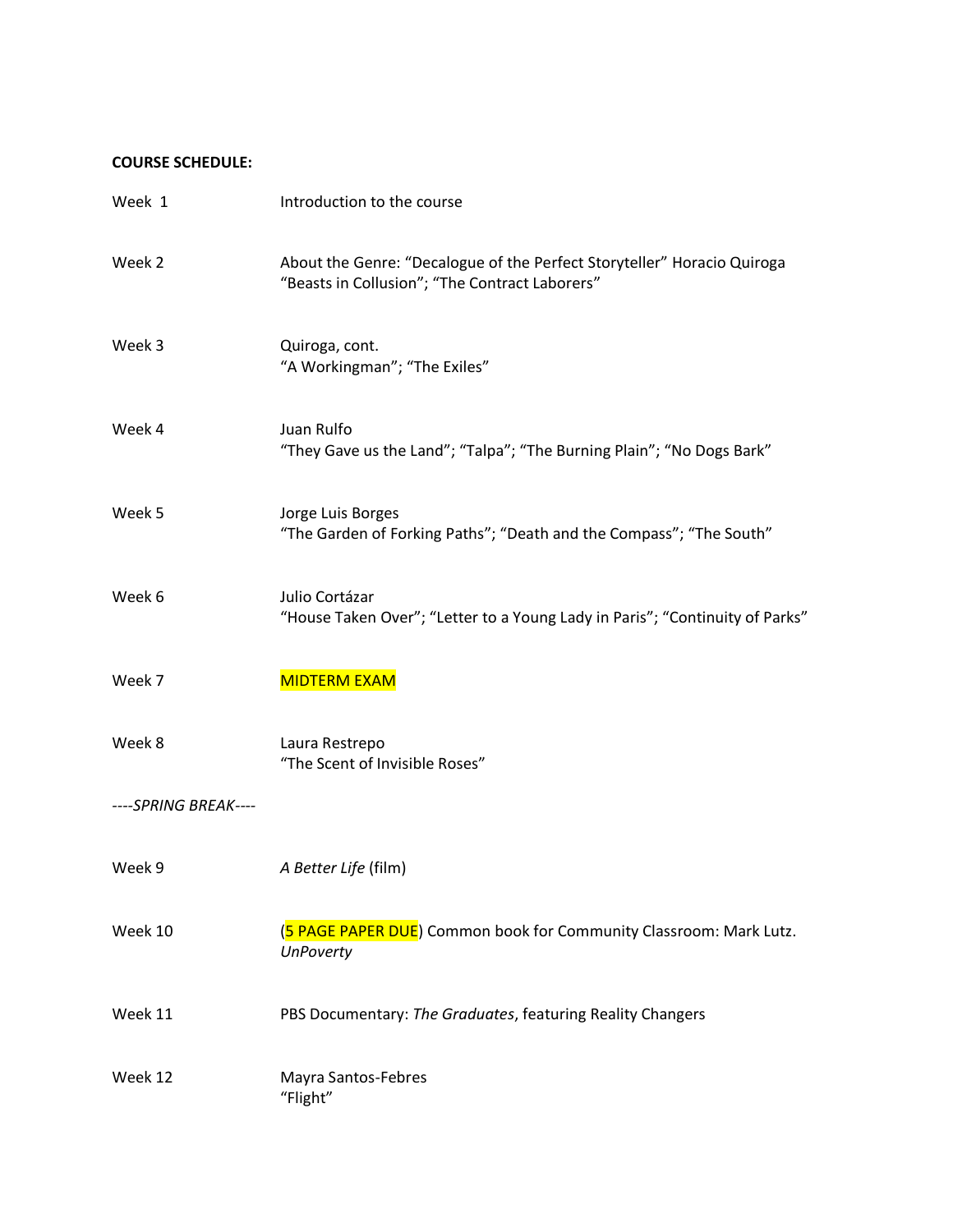Week 13 --*EASTER BREAK--*

- Week 14 **(SHORT STORY DUE)** Daniel Alarcón "City of Clowns"
- Week 15 Alarcón, cont. "War by Candlelight"

**FINAL EXAM: WEDNESDAY MAY 7, 1:30-4PM**

Participation/ Attendance 200 pts

Presentations 100 pts

Paper 200 pts

Midterm 150 pts

Short Story (set in City Heights) 150 pts

Final exam 200 pts

### **Attendance and Participation**

For each absence, you lose 10 participation points. 2 Tardies or leaving early = 1 absence. Using your cellphone during class or falling asleep = Absent. After missing 10% of class times you will be sent a message about being dropped; at 20% you will be de-enrolled. If you end up missing 20% or more of class times, you will receive a final grade of F.

### **Tests and Due Dates**

There are no make-up tests, nor is late homework accepted for credit. All exams are to be taken at their scheduled times, no exceptions will be approved. You will receive full credit for papers handed in on their due date; for each day late you will be docked half a grade, or 5%. All papers are to be handed in as hard copies, unless otherwise noted. You will not receive credit for electronic copies.

### **Academic Accommodations/Tutorials**

While all students are expected to meet the academic standards for completion of this course as established by the instructor, students with disabilities may require academic accommodations. At Point Loma Nazarene University, students requesting academic accommodations must file documentation